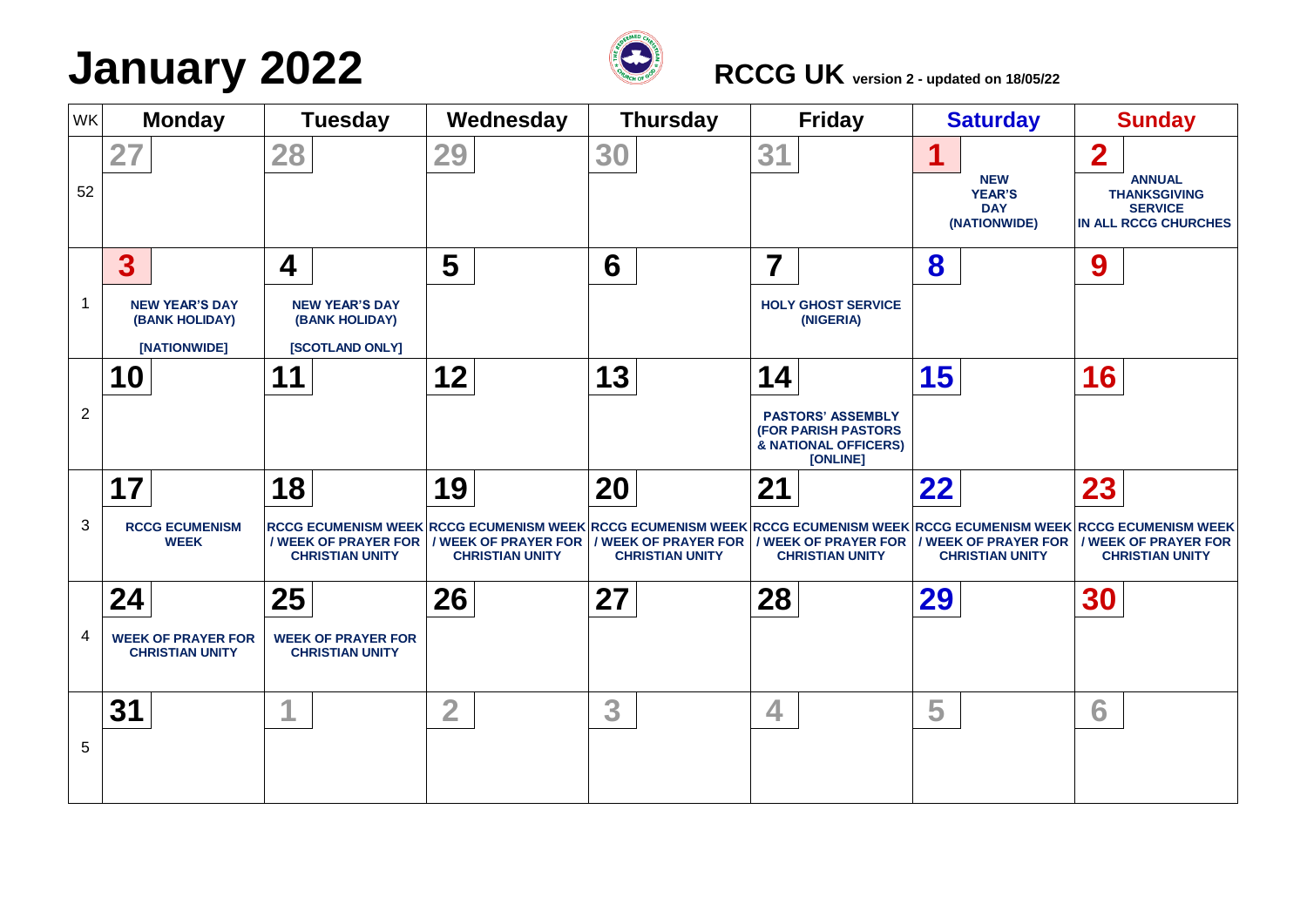## **February** 2022 **CONSIDENS**



| <b>WK</b>      | <b>Monday</b>                                                   | <b>Tuesday</b>                                                  | Wednesday                                                       | <b>Thursday</b> | <b>Friday</b>                          | <b>Saturday</b>                                                                                                               | <b>Sunday</b>                                                            |
|----------------|-----------------------------------------------------------------|-----------------------------------------------------------------|-----------------------------------------------------------------|-----------------|----------------------------------------|-------------------------------------------------------------------------------------------------------------------------------|--------------------------------------------------------------------------|
|                | 31                                                              | 1                                                               | $\boldsymbol{2}$                                                | $\mathbf{3}$    | 4                                      | 5                                                                                                                             | 6                                                                        |
| $\sqrt{5}$     |                                                                 |                                                                 |                                                                 |                 | <b>HOLY GHOST SERVICE</b><br>(NIGERIA) |                                                                                                                               | <b>MONTHLY</b><br><b>THANKSGIVING</b><br><b>SERVICE</b><br>(IN PARISHES) |
|                | $\overline{7}$                                                  | 8                                                               | 9                                                               | 10              | 11                                     | 12                                                                                                                            | 13                                                                       |
| $\,6\,$        | <b>SPECIAL</b><br><b>DIVINE ENCOUNTER</b><br>(NIGERIA / ONLINE) | <b>SPECIAL</b><br><b>DIVINE ENCOUNTER</b><br>(NIGERIA / ONLINE) | <b>SPECIAL</b><br><b>DIVINE ENCOUNTER</b><br>(NIGERIA / ONLINE) |                 |                                        |                                                                                                                               |                                                                          |
|                | 14                                                              | 15                                                              | 16                                                              | 17              | 18                                     | 19                                                                                                                            | 20                                                                       |
| $\overline{7}$ | <b>DOCTRINAL</b><br><b>DIALOGUES</b><br>(ONLINE)                |                                                                 |                                                                 |                 |                                        | <b>RCCG UK PERSONAL</b><br><b>ASSISTANTS' AND</b><br><b>CHURCH</b><br><b>ADMINISTRATORS'</b><br><b>CONFERENCE</b><br>(ONLINE) |                                                                          |
|                | 21                                                              | 22                                                              | 23                                                              | 24              | 25                                     | 26                                                                                                                            | 27                                                                       |
| 8              |                                                                 |                                                                 |                                                                 |                 |                                        |                                                                                                                               | <b>SOLEMN ASSEMBLY</b><br>(NIGERIA)                                      |
|                | 28                                                              | 1                                                               | $\overline{2}$                                                  | 3               | 4                                      | 5                                                                                                                             | 6                                                                        |
| 9              | <b>SOLEMN ASSEMBLY</b><br>(NIGERIA)                             |                                                                 |                                                                 |                 |                                        |                                                                                                                               |                                                                          |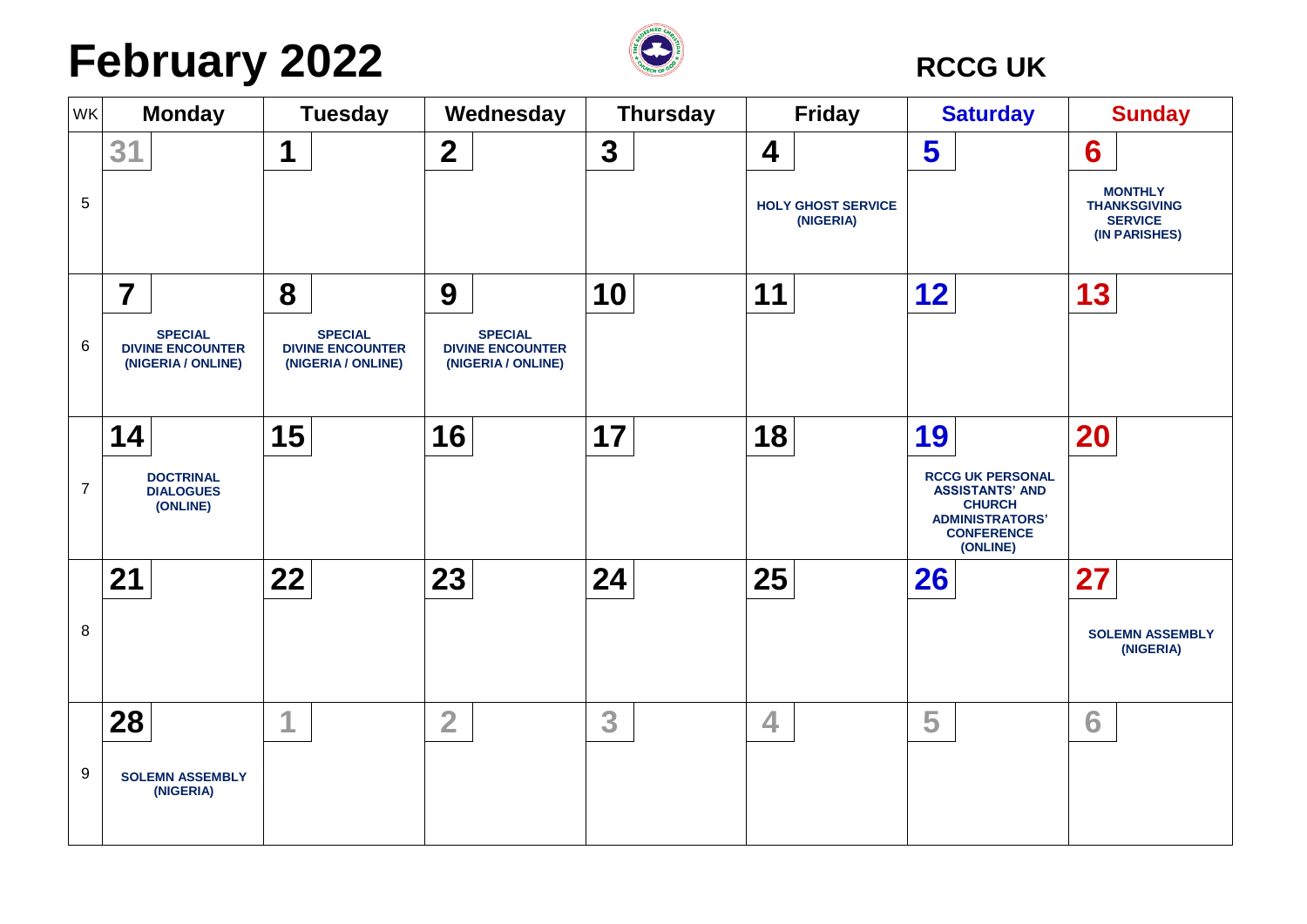### **March** 2022 *C* RCCG UK



| WK | <b>Monday</b>                                            | <b>Tuesday</b>                                                                                                            | Wednesday                                                | <b>Thursday</b>                                                                                   | <b>Friday</b>                                            | <b>Saturday</b>                                                                                                              | <b>Sunday</b>                                                            |
|----|----------------------------------------------------------|---------------------------------------------------------------------------------------------------------------------------|----------------------------------------------------------|---------------------------------------------------------------------------------------------------|----------------------------------------------------------|------------------------------------------------------------------------------------------------------------------------------|--------------------------------------------------------------------------|
|    | 28                                                       | 1                                                                                                                         | $\overline{\mathbf{2}}$                                  | 3                                                                                                 | 4                                                        | 5                                                                                                                            | 6                                                                        |
| 9  |                                                          | <b>SOLEMN ASSEMBLY</b><br>(NIGERIA) /<br><b>MARATHON MESSIAH'S</b><br><b>PRAISE/</b><br><b>ST. DAVID'S DAY</b><br>(WALES) | <b>SOLEMN ASSEMBLY</b><br>(NIGERIA)                      | <b>SOLEMN ASSEMBLY</b><br>(NIGERIA) /<br><b>SPECIAL</b><br><b>HOLY GHOST SERVICE</b><br>(NIGERIA) | <b>SPECIAL</b><br><b>HOLY GHOST SERVICE</b><br>(NIGERIA) | <b>SPECIAL</b><br><b>HOLY GHOST SERVICE</b><br>(NIGERIA)                                                                     | <b>MONTHLY</b><br><b>THANKSGIVING</b><br><b>SERVICE</b><br>(IN PARISHES) |
|    | $\overline{7}$                                           | 8                                                                                                                         | 9                                                        | 10                                                                                                | 11                                                       | 12                                                                                                                           | 13                                                                       |
| 10 |                                                          |                                                                                                                           |                                                          |                                                                                                   |                                                          |                                                                                                                              |                                                                          |
|    | 14                                                       | 15                                                                                                                        | 16                                                       | 17                                                                                                | 18                                                       | 19                                                                                                                           | <b>20</b>                                                                |
| 11 |                                                          |                                                                                                                           |                                                          | <b>ST. PATRICK'S</b><br><b>DAY</b>                                                                |                                                          | <b>RCCG EUROPE</b><br><b>CONTINENT LEADERSHIP</b><br><b>CONFERENCE /</b><br><b>TEENAGERS' TEACHERS'</b><br><b>CONFERENCE</b> |                                                                          |
|    | 21                                                       | 22                                                                                                                        | 23                                                       | 24                                                                                                | 25                                                       | 26                                                                                                                           | 27                                                                       |
| 12 |                                                          |                                                                                                                           |                                                          |                                                                                                   |                                                          | <b>SUNDAY SCHOOL</b><br><b>REGIONAL CONFERENCE</b>                                                                           | <b>MOTHERING SUNDAY</b>                                                  |
|    | 28                                                       | 29                                                                                                                        | 30                                                       | 31                                                                                                | 1                                                        | $\overline{2}$                                                                                                               | 3                                                                        |
| 13 | <b>RCCG UK</b><br><b>WEEK OF PRAYER</b><br>(IN PARISHES) | <b>RCCG UK</b><br><b>WEEK OF PRAYER</b><br>(IN PARISHES)                                                                  | <b>RCCG UK</b><br><b>WEEK OF PRAYER</b><br>(IN PARISHES) | <b>RCCG UK</b><br><b>WEEK OF PRAYER</b>                                                           |                                                          |                                                                                                                              |                                                                          |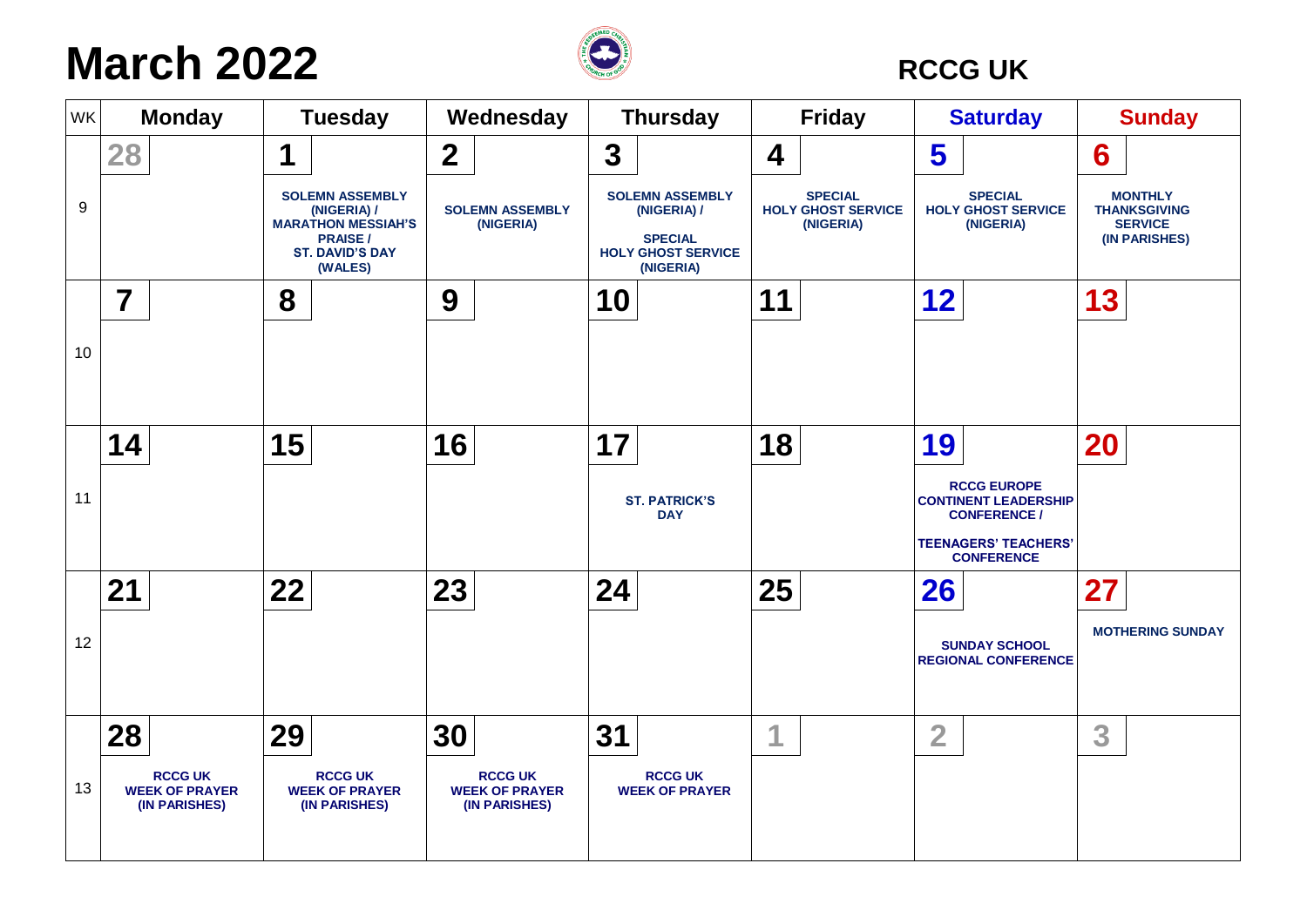## **April 2022** *CCG UK*



| <b>WK</b> | <b>Monday</b>                                                                                 | <b>Tuesday</b> | Wednesday | <b>Thursday</b>                            | <b>Friday</b>                                                                                             | <b>Saturday</b>                                                                                                                                                     | <b>Sunday</b>                                                                                                                                              |
|-----------|-----------------------------------------------------------------------------------------------|----------------|-----------|--------------------------------------------|-----------------------------------------------------------------------------------------------------------|---------------------------------------------------------------------------------------------------------------------------------------------------------------------|------------------------------------------------------------------------------------------------------------------------------------------------------------|
| 13        | 28                                                                                            | 29             | 30        | 31                                         | 1<br><b>RCCG UK</b><br><b>WEEK OF PRAYER</b><br>(IN PARISHES) /<br><b>HOLY GHOST SERVICE</b><br>(NIGERIA) | $\overline{\mathbf{2}}$<br><b>STRATEGIC TRAINING</b><br>ON AWARENESS OF<br><b>REGULATIONS (STAR)</b><br><b>WEBINAR /</b><br><b>RCCG UK</b><br><b>WEEK OF PRAYER</b> | $\boldsymbol{3}$<br><b>MONTHLY</b><br><b>THANKSGIVING</b><br><b>SERVICE</b><br>(IN PARISHES) /<br><b>RCCG UK</b><br><b>WEEK OF PRAYER</b><br>(IN PARISHES) |
| 14        | 4                                                                                             | 5              | 6         | $\overline{7}$                             | 8                                                                                                         | 9                                                                                                                                                                   | 10                                                                                                                                                         |
| 15        | 11                                                                                            | 12             | 13        | 14                                         | 15<br><b>GOOD FRIDAY</b><br><b>(BANK HOLIDAY</b><br><b>NATIONWIDE)</b>                                    | 16                                                                                                                                                                  | 17<br><b>EASTER SUNDAY</b>                                                                                                                                 |
| 16        | 18<br><b>EASTER MONDAY</b><br>(BANK HOLIDAY)<br>(ENGLAND, WALES &<br><b>NORTHERN IRELAND)</b> | 19             | 20        | 21<br><b>EUROCON 2022</b><br>(NETHERLANDS) | 22<br><b>EUROCON 2022</b><br>(NETHERLANDS)                                                                | 23<br><b>HOUSE FELLOWSHIP</b><br><b>LEADERS'</b><br><b>CONFERENCE</b><br><b>ST. GEORGE'S DAY</b><br>(ENGLAND)                                                       | 24<br><b>FESTIVAL OF LIFE</b><br><b>SLOVAKIA</b>                                                                                                           |
| 17        | 25<br><b>DOCTRINAL</b><br><b>DIALOGUES</b><br>(ONLINE)                                        | 26             | 27        | 28                                         | 29                                                                                                        | 30                                                                                                                                                                  |                                                                                                                                                            |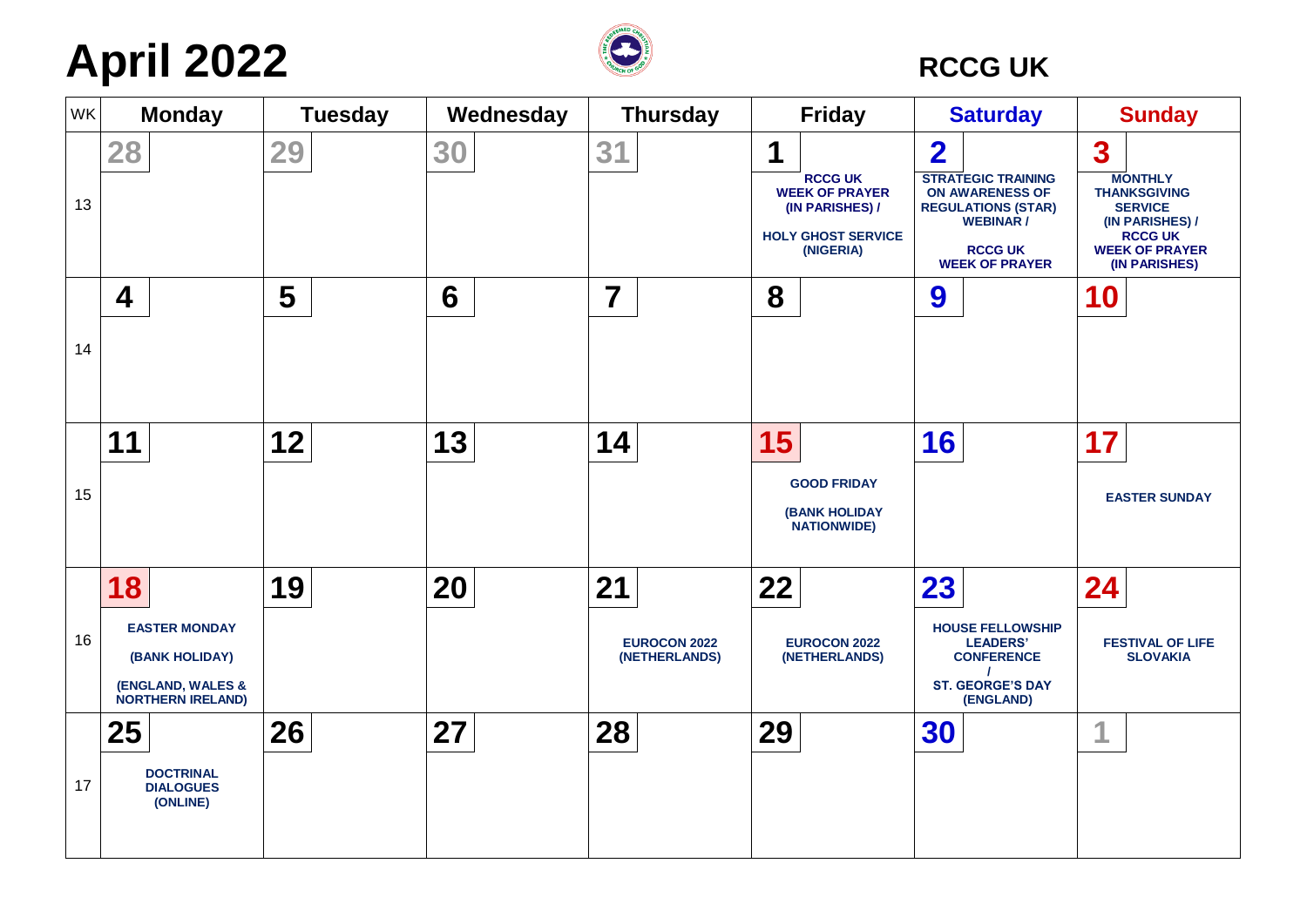# **May** 2022 *C*



| WK | <b>Monday</b>                                                                        | <b>Tuesday</b>                                                              | Wednesday                                      | <b>Thursday</b>                                                             | <b>Friday</b>                                                              | <b>Saturday</b>                                                                                | <b>Sunday</b>                                                                                                                       |
|----|--------------------------------------------------------------------------------------|-----------------------------------------------------------------------------|------------------------------------------------|-----------------------------------------------------------------------------|----------------------------------------------------------------------------|------------------------------------------------------------------------------------------------|-------------------------------------------------------------------------------------------------------------------------------------|
| 17 | 25                                                                                   | 26                                                                          | 27                                             | 28                                                                          | 29                                                                         | 30                                                                                             | <b>MONTHLY</b><br><b>THANKSGIVING</b><br><b>SERVICE</b><br>(IN PARISHES)                                                            |
| 18 | $\overline{2}$<br><b>(EARLY MAY</b><br><b>BANK HOLIDAY)</b><br>[NATIONWIDE]          | $\mathbf 3$                                                                 | 4                                              | 5                                                                           | 6<br><b>HOLY GHOST SERVICE</b><br>(NIGERIA)                                | 7                                                                                              | 8                                                                                                                                   |
| 19 | 9                                                                                    | 10                                                                          | 11                                             | 12                                                                          | 13<br><b>FEAST OF ESTHER UK</b>                                            | 14<br><b>FEAST OF ESTHER UK</b>                                                                | 15<br><b>FEAST OF ESTHER UK</b>                                                                                                     |
| 20 | 16                                                                                   | 17                                                                          | 18                                             | 19                                                                          | 20                                                                         | 21<br><b>AFRICA MISSIONS</b><br><b>WEEKEND</b>                                                 | 22<br><b>EVANGELISM SUNDAY /</b><br><b>RCCG UK</b><br><b>EVANGELISM WEEK /</b><br><b>AFRICA MISSIONS</b><br><b>WEEKEND</b>          |
| 21 | 23<br><b>RCCG UK</b><br><b>EVANGELISM WEEK</b>                                       | 24<br><b>RCCG UK</b><br><b>EVANGELISM WEEK</b>                              | 25<br><b>RCCG UK</b><br><b>EVANGELISM WEEK</b> | 26<br><b>RCCG UK</b><br><b>EVANGELISM WEEK /</b><br><b>THY KINGDOM COME</b> | 27<br><b>RCCG UK</b><br><b>EVANGELISM WEEK/</b><br><b>THY KINGDOM COME</b> | 28<br>'GO' DAY 2022 /<br><b>RCCG UK</b><br><b>EVANGELISM WEEK /</b><br><b>THY KINGDOM COME</b> | 29<br><b>SOCIAL ACTION</b><br><b>SUNDAY /SOCIAL</b><br><b>ACTION WEEK /</b><br><b>RCCG CHILDREN &amp;</b><br><b>TEENAGERS' WEEK</b> |
| 22 | 30<br><b>SOCIAL ACTION /</b><br><b>CHILDREN/</b><br><b>TEENAGERS'</b><br><b>WFFK</b> | 31<br><b>SOCIAL ACTION /</b><br><b>CHILDREN / TEENAGERS'</b><br><b>WEEK</b> | 1                                              | $\overline{2}$                                                              | 3                                                                          | 4                                                                                              | 5                                                                                                                                   |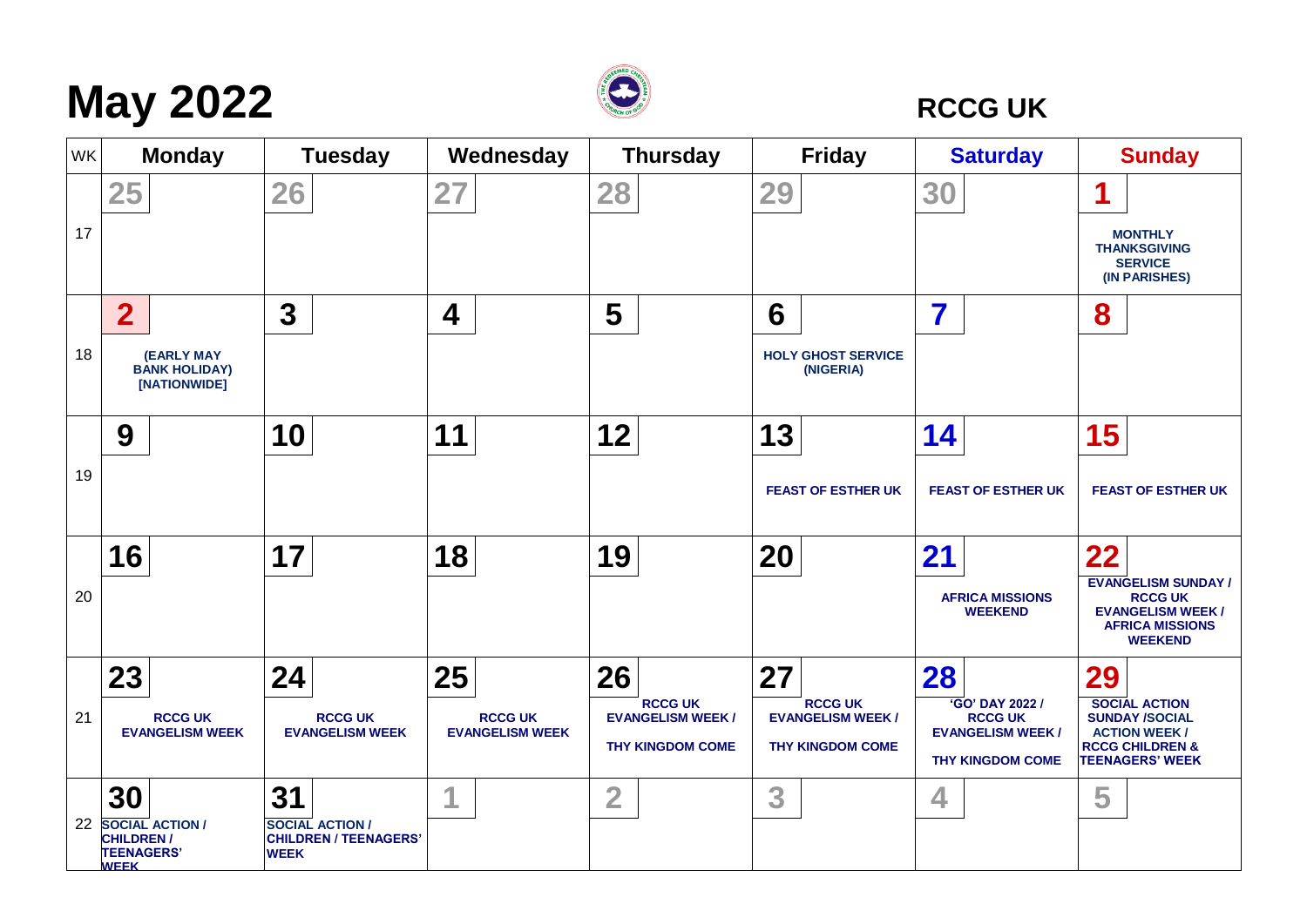### **June 2022** *C*



| WK | <b>Monday</b>                                     | <b>Tuesday</b>                                    | Wednesday                                                                                 | <b>Thursday</b>                                                                                                                                          | <b>Friday</b>                                                                                                                                                                                                    | <b>Saturday</b>                                                                                                       | <b>Sunday</b>                                                                                    |
|----|---------------------------------------------------|---------------------------------------------------|-------------------------------------------------------------------------------------------|----------------------------------------------------------------------------------------------------------------------------------------------------------|------------------------------------------------------------------------------------------------------------------------------------------------------------------------------------------------------------------|-----------------------------------------------------------------------------------------------------------------------|--------------------------------------------------------------------------------------------------|
| 22 | 30                                                | 31                                                | 1<br><b>SOCIAL ACTION</b><br>WEEK/<br><b>RCCG CHILDREN</b><br>& TEENAGERS'<br><b>WEEK</b> | $\overline{2}$<br><b>(SPRING BANK HOLIDAY)</b><br>[NATIONWIDE] /<br><b>SOCIAL ACTION</b><br>WEEK/<br><b>RCCG CHILDREN</b><br>& TEENAGERS'<br><b>WEEK</b> | $\overline{\mathbf{3}}$<br>THE QUEEN'S<br><b>PLATINUM JUBILEE</b><br><b>BANK HOLIDAY /</b><br><b>SOCIAL ACTION WEEK /</b><br><b>RCCG CHILDREN &amp;</b><br><b>TEENAGERS' WEEK /</b><br><b>HOLY GHOST SERVICE</b> | 4<br><b>SOCIAL ACTION WEEK /</b><br><b>RCCG CHILDREN &amp;</b><br><b>TEENAGERS' WEEK /</b><br><b>THY KINGDOM COME</b> | 5<br><b>MONTHLY</b><br><b>THANKSGIVING</b><br>(IN PARISHES)<br><b>PENTECOST</b><br><b>SUNDAY</b> |
| 23 | 6                                                 | 7                                                 | 8                                                                                         | 9                                                                                                                                                        | 10                                                                                                                                                                                                               | 11                                                                                                                    | 12                                                                                               |
| 24 | 13                                                | 14                                                | 15                                                                                        | 16                                                                                                                                                       | 17                                                                                                                                                                                                               | 18<br><b>STAR</b><br><b>PASTORS, TRUSTEES</b><br><b>&amp; KEY STAFF</b><br><b>ANNUAL CONFERENCE</b>                   | 19<br><b>FATHER'S DAY</b>                                                                        |
| 25 | 20                                                | 21                                                | 22                                                                                        | 23                                                                                                                                                       | 24<br><b>ELDERS'</b><br><b>NATIONAL WEEKEND</b><br>(DAY OF PRAYER)                                                                                                                                               | 25<br><b>ELDERS'</b><br><b>NATIONAL</b><br><b>CONFERENCE</b>                                                          | 26<br><b>ELDERS'</b><br><b>SUNDAY</b><br>(IN PARISHES)                                           |
| 26 | 27<br><b>PASTORS'</b><br><b>APPRECIATION WEEK</b> | 28<br><b>PASTORS'</b><br><b>APPRECIATION WEEK</b> | 29<br><b>PASTORS'</b><br><b>APPRECIATION WEEK</b>                                         | 30<br><b>PASTORS'</b><br><b>APPRECIATION WEEK</b>                                                                                                        | и                                                                                                                                                                                                                | $\overline{2}$                                                                                                        | 3                                                                                                |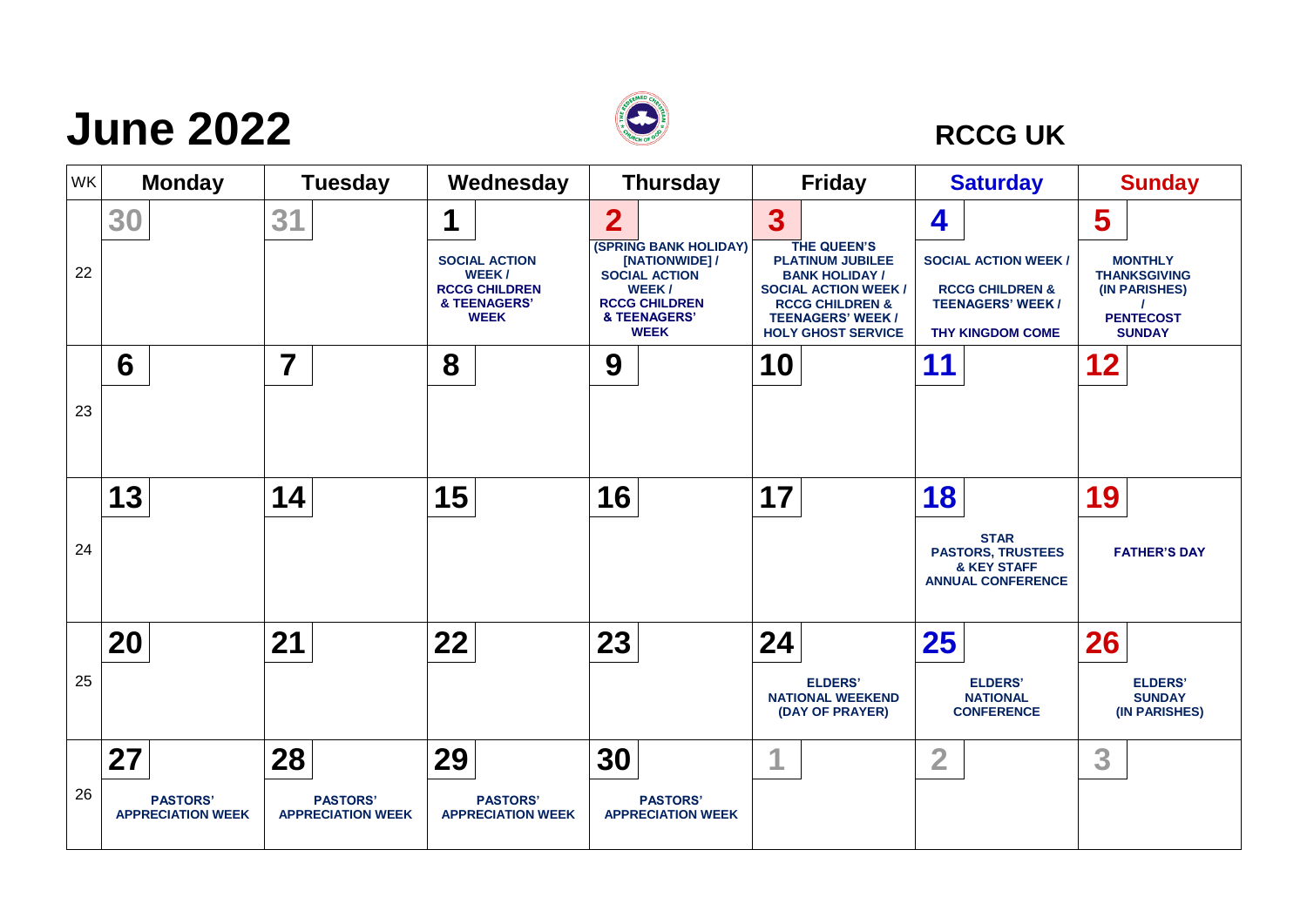# **July 2022 CONS RCCG UK**



| WK | <b>Monday</b>                                                                | <b>Tuesday</b>                                                                | Wednesday                                              | <b>Thursday</b>                                        | <b>Friday</b>                                                                          | <b>Saturday</b>                                                                              | <b>Sunday</b>                                                                                                                        |
|----|------------------------------------------------------------------------------|-------------------------------------------------------------------------------|--------------------------------------------------------|--------------------------------------------------------|----------------------------------------------------------------------------------------|----------------------------------------------------------------------------------------------|--------------------------------------------------------------------------------------------------------------------------------------|
|    | 27                                                                           | 28                                                                            | 29                                                     | 30                                                     | 1                                                                                      | $\overline{\mathbf{2}}$                                                                      | 3                                                                                                                                    |
| 26 |                                                                              |                                                                               |                                                        |                                                        | <b>PASTORS'</b><br><b>APPRECIATION WEEK/</b><br><b>HOLY GHOST SERVICE</b><br>(NIGERIA) | <b>CHURCH PLANTING</b><br><b>COURSE (CPC)</b><br><b>PASTORS' APPRECIATION</b><br><b>WEEK</b> | <b>PASTORS'</b><br><b>APPRECIATION</b><br><b>SUNDAY/</b><br><b>MONTHLY</b><br><b>THANKSGIVING</b><br><b>SERVICE</b><br>(IN PARISHES) |
|    | 4                                                                            | 5                                                                             | 6                                                      | $\overline{\mathbf{7}}$                                | 8                                                                                      | 9                                                                                            | <b>10</b>                                                                                                                            |
| 27 |                                                                              |                                                                               |                                                        |                                                        |                                                                                        | <b>CHURCH PLANTING</b><br><b>COURSE (CPC)</b>                                                |                                                                                                                                      |
|    |                                                                              |                                                                               |                                                        |                                                        |                                                                                        | <b>CHRISTIAN MEDIA AND</b><br><b>COMMUNICATORS'</b><br><b>CONFERENCE</b>                     |                                                                                                                                      |
|    | 11                                                                           | 12                                                                            | 13                                                     | 14                                                     | 15                                                                                     | 16                                                                                           | 17                                                                                                                                   |
| 28 | <b>DOCTRINAL</b><br><b>DIALOGUES</b><br>(ONLINE) /                           | <b>RCCG UK EDUCATION</b><br><b>WEEK (FOR EDUCATION</b><br><b>MINISTRIES)/</b> | <b>RCCG UK EDUCATION</b><br><b>WEEK (FOR EDUCATION</b> | <b>RCCG UK EDUCATION</b><br><b>WEEK (FOR EDUCATION</b> | <b>RCCG UK EDUCATION</b><br><b>WEEK (FOR EDUCATION</b>                                 | <b>RCCG UK EDUCATION</b><br><b>WEEK (FOR EDUCATION</b>                                       | <b>RCCG UK EDUCATION</b><br><b>WEEK (FOR EDUCATION</b>                                                                               |
|    | <b>RCCG UK EDUCATION</b><br><b>WEEK (FOR EDUCATION</b><br><b>MINISTRIES)</b> | (BANK HOLIDAY) -<br><b>BATTLE OF THE BOYNE</b><br>(NORTHERN IRELAND)          | <b>MINISTRIES)</b>                                     | <b>MINISTRIES)</b>                                     | <b>MINISTRIES</b>                                                                      | <b>MINISTRIES)</b>                                                                           | <b>MINISTRIES)</b>                                                                                                                   |
|    | 18                                                                           | 19                                                                            | 20                                                     | 21                                                     | 22                                                                                     | 23                                                                                           | 24                                                                                                                                   |
| 29 |                                                                              |                                                                               |                                                        |                                                        |                                                                                        | <b>CHURCH PLANTING</b><br><b>COURSE (CPC)</b>                                                |                                                                                                                                      |
|    |                                                                              |                                                                               |                                                        |                                                        |                                                                                        | <b>RCCG UK SPORTS DAY</b>                                                                    |                                                                                                                                      |
|    | 25                                                                           | 26                                                                            | 27                                                     | 28                                                     | 29                                                                                     | 30                                                                                           | 31                                                                                                                                   |
| 30 |                                                                              |                                                                               |                                                        |                                                        |                                                                                        |                                                                                              |                                                                                                                                      |
|    |                                                                              |                                                                               |                                                        |                                                        |                                                                                        |                                                                                              |                                                                                                                                      |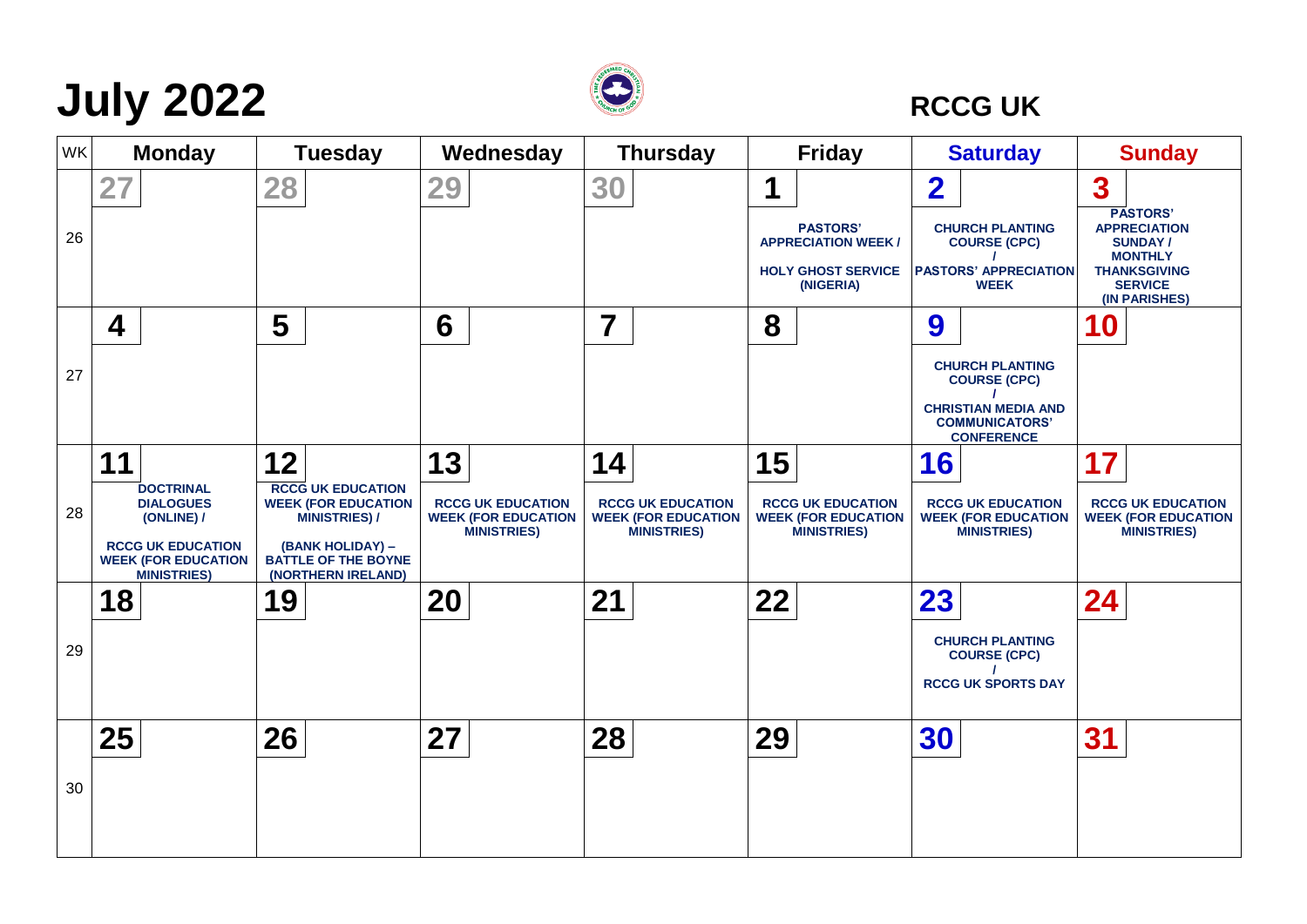# **August 2022 CONSIDENT RECGUK**



| WK |    | <b>Monday</b>                                                               |                         | <b>Tuesday</b>                                    |    | Wednesday                                         |                  | <b>Thursday</b>                                                    |                | <b>Friday</b>                                                      |           | <b>Saturday</b>                                                    |                | <b>Sunday</b>                                                                                                                   |
|----|----|-----------------------------------------------------------------------------|-------------------------|---------------------------------------------------|----|---------------------------------------------------|------------------|--------------------------------------------------------------------|----------------|--------------------------------------------------------------------|-----------|--------------------------------------------------------------------|----------------|---------------------------------------------------------------------------------------------------------------------------------|
| 31 | 1  |                                                                             | $\overline{\mathbf{2}}$ |                                                   | 3  |                                                   | $\boldsymbol{4}$ | <b>RCCG</b><br><b>MINISTERS'</b><br><b>CONFERENCE</b><br>(NIGERIA) | 5              | <b>RCCG</b><br><b>MINISTERS'</b><br><b>CONFERENCE</b><br>(NIGERIA) | 6         | <b>RCCG</b><br><b>MINISTERS'</b><br><b>CONFERENCE</b><br>(NIGERIA) | 7              | <b>RCCG</b><br><b>MINISTERS'</b><br><b>CONFERENCE</b><br>(NIGERIA) /<br><b>MONTHLY</b><br><b>THANKSGIVING</b><br><b>SERVICE</b> |
| 32 | 8  | <b>RCCG ANNUAL</b><br><b>CONVENTION (NIGERIA)</b>                           | 9                       | <b>RCCG ANNUAL</b><br><b>CONVENTION (NIGERIA)</b> | 10 | <b>RCCG ANNUAL</b><br><b>CONVENTION (NIGERIA)</b> | 11               | <b>RCCG ANNUAL</b><br><b>CONVENTION (NIGERIA)</b>                  | 12             | <b>RCCG ANNUAL</b><br><b>CONVENTION (NIGERIA)</b>                  | 13        | <b>RCCG ANNUAL</b><br><b>CONVENTION (NIGERIA)</b>                  | 14             | <b>RCCG ANNUAL</b><br><b>CONVENTION (NIGERIA)</b>                                                                               |
| 33 | 15 |                                                                             | 16                      |                                                   | 17 |                                                   | 18               |                                                                    | 19             |                                                                    | <b>20</b> |                                                                    | 21             |                                                                                                                                 |
| 34 | 22 |                                                                             | 23                      |                                                   | 24 |                                                   | 25               |                                                                    | 26             |                                                                    | 27        | <b>RCCG UK</b><br><b>ANNUAL</b><br>YOUTH CONVENTION                | 28             |                                                                                                                                 |
| 35 | 29 | <b>SUMMER BANK HOLIDAY</b><br>(ENGLAND, WALES &<br><b>NORTHERN IRELAND)</b> | 30                      |                                                   | 31 |                                                   | 1                |                                                                    | $\overline{2}$ |                                                                    | 3         |                                                                    | $\overline{4}$ |                                                                                                                                 |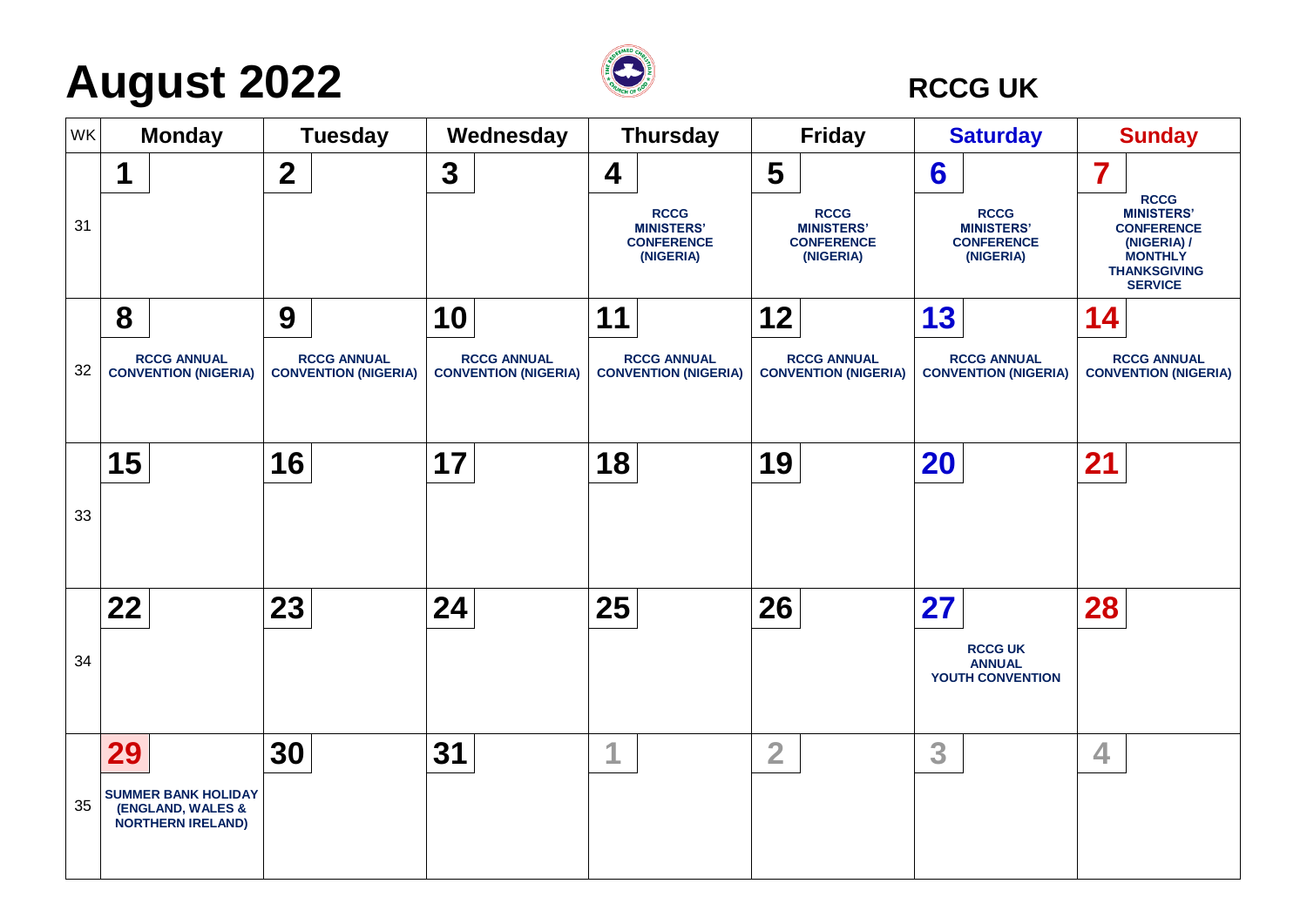## **September 2022 CONSERVICE**



| <b>WK</b> | <b>Monday</b> | <b>Tuesday</b> | Wednesday               | <b>Thursday</b> | <b>Friday</b>                                     | <b>Saturday</b>                                                                       | <b>Sunday</b>                                                            |
|-----------|---------------|----------------|-------------------------|-----------------|---------------------------------------------------|---------------------------------------------------------------------------------------|--------------------------------------------------------------------------|
|           | 29            | 30             | 31                      | 1               | $\overline{2}$                                    | 3                                                                                     | 4                                                                        |
| 35        |               |                |                         |                 | <b>HOLY GHOST SERVICE</b><br>(NIGERIA)            | 'STEP OUT' SCHOOL<br><b>LEAVERS' &amp;</b><br><b>FRESHERS' FAIR</b>                   | <b>MONTHLY</b><br><b>THANKSGIVING</b><br><b>SERVICE</b><br>(IN PARISHES) |
|           | 5             | 6              | $\overline{\mathbf{7}}$ | 8               | 9                                                 | 10                                                                                    | 11                                                                       |
| 36        |               |                |                         |                 | <b>RCCG UK SUNDAY</b><br><b>SCHOOL CONFERENCE</b> | <b>RCCG UK SUNDAY</b><br><b>SCHOOL CONFERENCE</b>                                     |                                                                          |
|           | 12            | 13             | 14                      | 15              | 16                                                | 17                                                                                    | 18                                                                       |
| 37        |               |                |                         |                 |                                                   | <b>RCCG EUROPE</b><br><b>CONTINENT LEADERS'</b><br><b>CONFERENCE</b><br>(FOR LEADERS) |                                                                          |
|           | 19            | 20             | 21                      | 22              | 23                                                | 24                                                                                    | 25                                                                       |
| 38        |               |                |                         |                 |                                                   | <b>RCCG CHILDREN'S</b><br><b>TEACHERS'</b><br><b>CONFERENCE</b>                       |                                                                          |
|           | 26            | 27             | 28                      | 29              | 30                                                | 1                                                                                     | $\overline{2}$                                                           |
| 39        |               |                |                         |                 |                                                   |                                                                                       |                                                                          |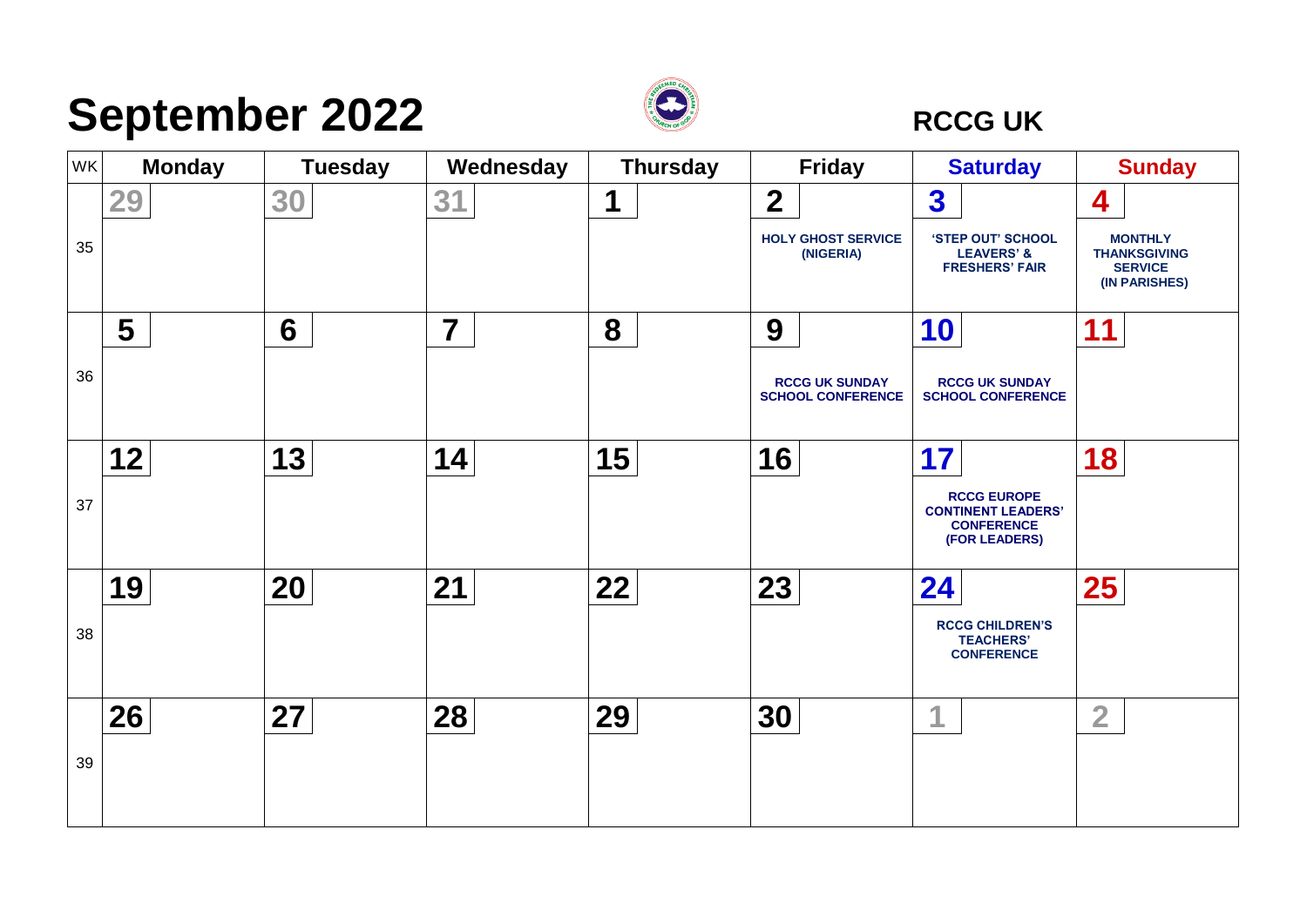## **October 2022 RCCG UK**



| WK | <b>Monday</b> | <b>Tuesday</b> | Wednesday                                                                                           | <b>Thursday</b>                                                                                                                            | <b>Friday</b>                               | <b>Saturday</b>                                                                                          | <b>Sunday</b>                                                                                       |
|----|---------------|----------------|-----------------------------------------------------------------------------------------------------|--------------------------------------------------------------------------------------------------------------------------------------------|---------------------------------------------|----------------------------------------------------------------------------------------------------------|-----------------------------------------------------------------------------------------------------|
| 39 | 26            | 27             | 28                                                                                                  | 29                                                                                                                                         | 30                                          | 1                                                                                                        | $\overline{\mathbf{2}}$<br><b>MONTHLY</b><br><b>THANKSGIVING</b><br><b>SERVICE</b><br>(IN PARISHES) |
| 40 | $\mathbf 3$   | 4              | 5                                                                                                   | 6                                                                                                                                          | 7<br><b>HOLY GHOST SERVICE</b><br>(NIGERIA) | 8                                                                                                        | 9                                                                                                   |
| 41 | 10            | 11             | 12                                                                                                  | 13                                                                                                                                         | 14                                          | 15                                                                                                       | 16                                                                                                  |
| 42 | 17            | 18             | 19<br><b>RCCG WORKERS' RALLY</b><br><b>WITH THE</b><br><b>GENERAL OVERSEER</b><br>[TO BE CONFIRMED] | 20<br><b>PARISH PASTORS' &amp;</b><br><b>NATIONAL OFFICERS'</b><br><b>MEETING WITH THE</b><br><b>GENERAL OVERSEER</b><br>[TO BE CONFIRMED] | 21<br><b>FESTIVAL OF LIFE (FOL)</b>         | 22                                                                                                       | 23<br><b>ORDINATION SERVICE</b><br>[TO BE CONFIRMED]                                                |
| 43 | 24            | 25             | 26                                                                                                  | 27                                                                                                                                         | 28                                          | 29<br><b>STRATEGIC TRAINING</b><br><b>ON AWARENESS OF</b><br><b>REGULATIONS (STAR)</b><br><b>WEBINAR</b> | 30                                                                                                  |
| 44 | 31            | 1              | $\overline{2}$                                                                                      | 3                                                                                                                                          | 4                                           | 5                                                                                                        | 6                                                                                                   |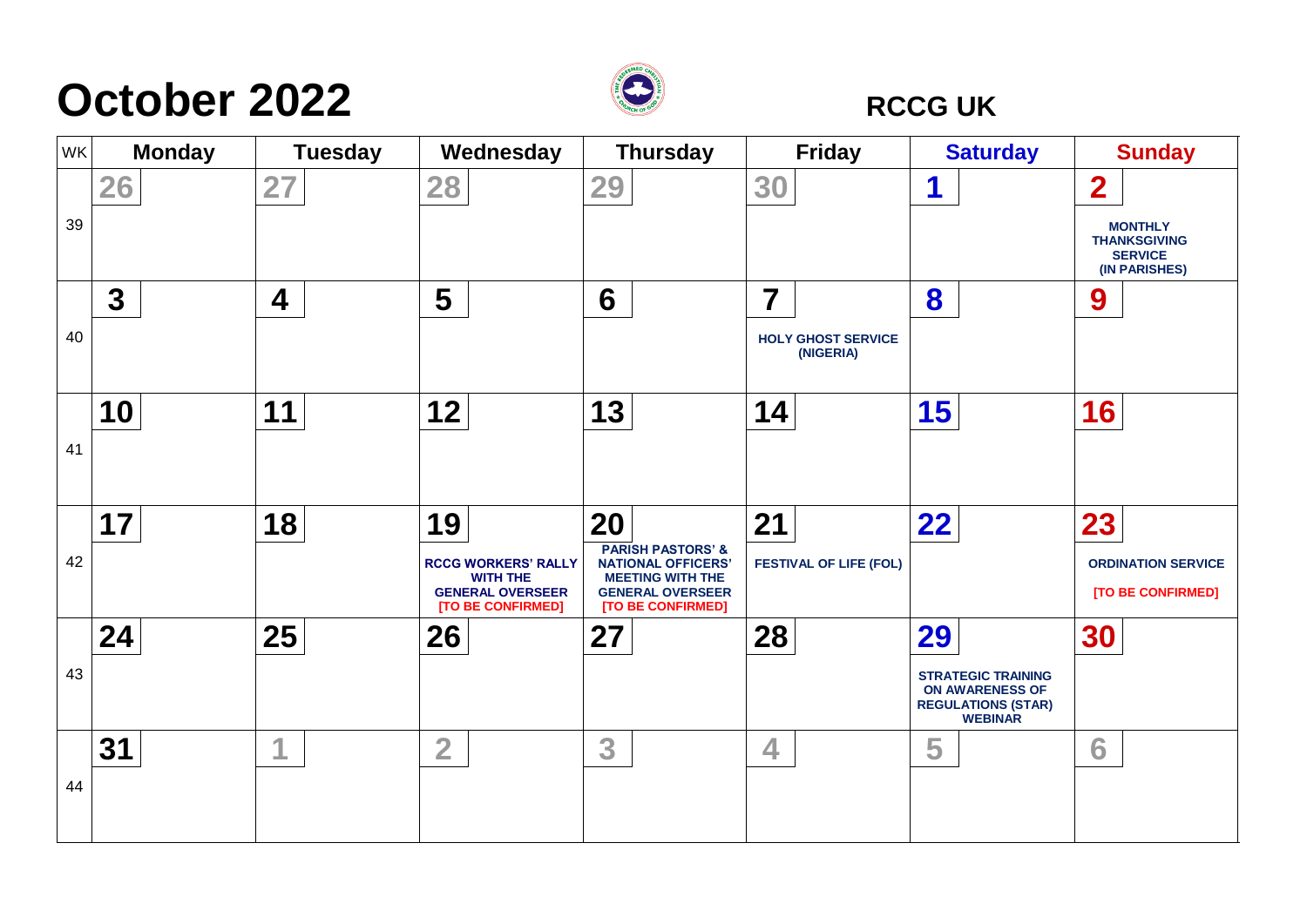## **November 2022** *RCCG UK*



| WK | <b>Monday</b>                                    | <b>Tuesday</b> | Wednesday                                                                             | <b>Thursday</b> | <b>Friday</b>                          | <b>Saturday</b>                               | <b>Sunday</b>                                                            |
|----|--------------------------------------------------|----------------|---------------------------------------------------------------------------------------|-----------------|----------------------------------------|-----------------------------------------------|--------------------------------------------------------------------------|
|    | 31                                               | 1              | $\boldsymbol{2}$                                                                      | $\mathbf{3}$    | 4                                      | 5                                             | 6                                                                        |
| 44 |                                                  |                |                                                                                       |                 | <b>HOLY GHOST SERVICE</b><br>(NIGERIA) | <b>WONDERS OF PRAYER</b><br><b>DAY</b>        | <b>MONTHLY</b><br><b>THANKSGIVING</b><br><b>SERVICE</b><br>(IN PARISHES) |
|    | $\overline{\mathbf{7}}$                          | 8              | 9                                                                                     | 10              | 11                                     | 12                                            | 13                                                                       |
| 45 |                                                  |                |                                                                                       |                 |                                        | <b>CHURCH PLANTING</b><br><b>COURSE (CPC)</b> | <b>REMEMBRANCE</b><br><b>SUNDAY</b>                                      |
|    | 14                                               | 15             | 16                                                                                    | 17              | 18                                     | 19                                            | <b>20</b>                                                                |
| 46 | <b>DOCTRINAL</b><br><b>DIALOGUES</b><br>(ONLINE) |                |                                                                                       |                 |                                        | <b>CHURCH PLANTING</b><br><b>COURSE (CPC)</b> |                                                                          |
|    | 21                                               | 22             | 23                                                                                    | 24              | 25                                     | 26                                            | 27                                                                       |
| 47 |                                                  |                |                                                                                       |                 |                                        | <b>CHURCH PLANTING</b><br><b>COURSE (CPC)</b> |                                                                          |
|    | 28                                               | 29             | 30                                                                                    | 1               | $\overline{2}$                         | 3                                             | 4                                                                        |
| 48 |                                                  |                | <b>ST. ANDREW'S</b><br><b>DAY</b><br><b>(BANK HOLIDAY IN</b><br><b>SCOTLAND ONLY)</b> |                 |                                        |                                               |                                                                          |